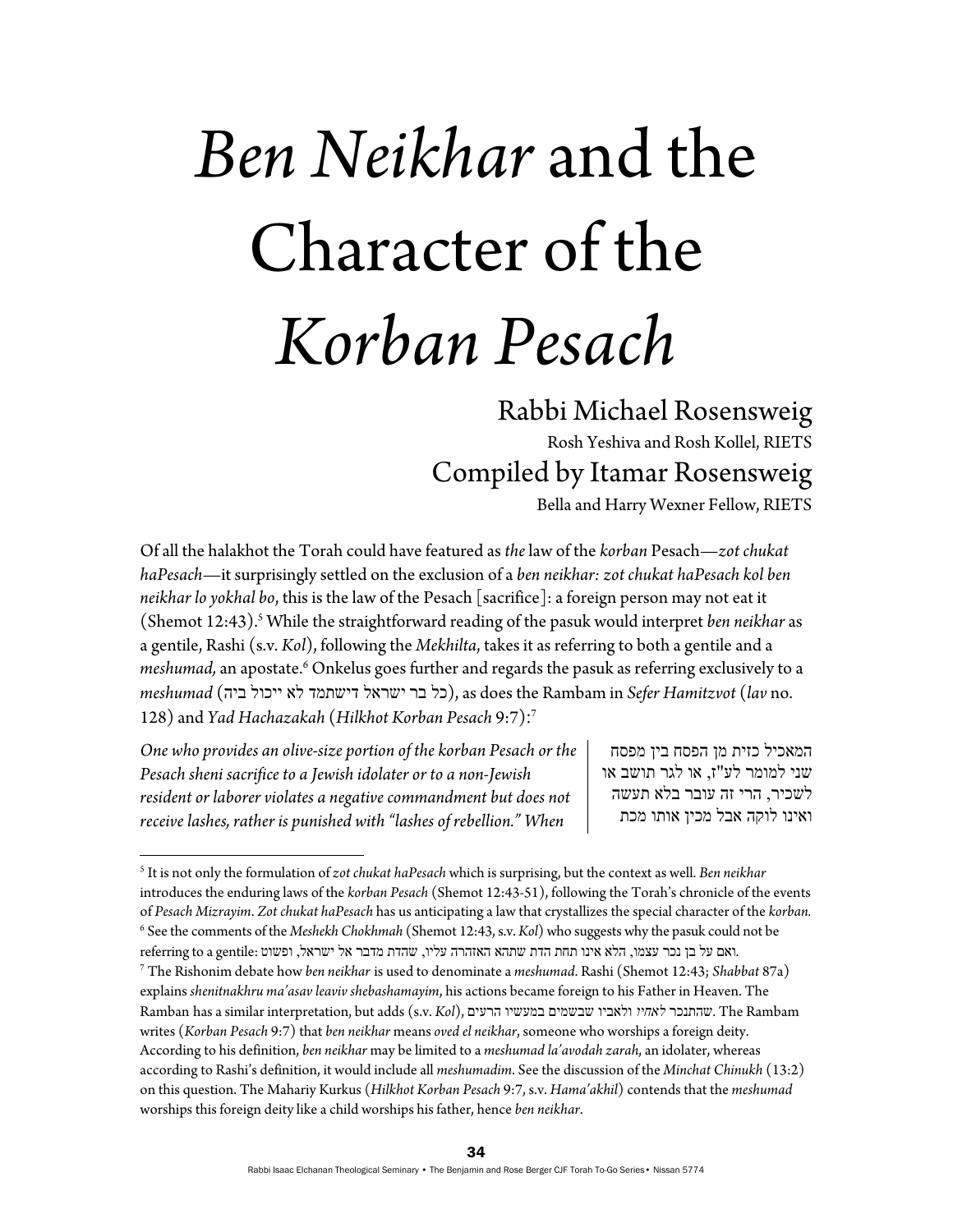The exclusion of a *meshumad* from the Korban Pesach requires our attention as it has no parallel in any other *korban*.<sup>8</sup> With regard to the laws of *akhilat kodshim* in general, the status of a *meshumad* is identical with that of a Yisrael.9 If anything, the law of *ben neikhar lo yokhal bo* runs contrary to halakhah's general posture toward *meshumadim*, which recognizes their full *kedushat Yisrael* and obligates them in all mitzvot— הוא ישראל ,שחטא פי על אף ישראל, a Jew who sins is nevertheless a Jew (*Sanhedrin* 44a).10 Why, then, is the *meshumad* excluded specifically from the Korban Pesach,11 and why is this halakhah featured as *the* law of Pesach—*zot chukat haPesach*?

The *Sefer Hachinukh* (mitzvah 13) suggests, with typical apercu, that the exclusion of the *meshumad* stems from the very essence of the *korban Pesach*. 12 Unlike other *korbanot*, the character of the *korban Pesach* was forged by its role in initiating Bnei Yisrael into the covenant of Torah and emunah on the eve of *yetziat Mitzraim*; it was through the *korban Pesach* that Bnei Yisrael, for the

The Mishnah at the end of *Menachot* (109a) compares a *kohen sheshimeish biveis chanya* to a *kohen ba'al mum* who is disqualified for *avodah* but qualified for *akhilat kodshim*. See Rashi, *Menachot* 109a, s.v. *Harei*, and note the

Rambam's formulation in *Biat Mikdash* 9:13 and the comment of the *Minchat Chinukh* (276:13).<br><sup>10</sup> Although the Gemara explicitly rules that a *meshumad's kiddushin* are effective, reflecting his fundamental identity as a Jew, some Rishonim distinguish between different areas of halakhah. (1) *Ribbit* (interest): the *Yereim* (no. 156) argues that a *meshumad* is not included in mitzvot rooted in *achvah*, kinship or fraternity, and thus a Yisrael can charge a *meshumad ribbit*, as the Torah states "*achikha lo tashikh*." Rashi (*Issur Ve'heter* no. 99) disagrees, citing *Yisrael af al piy shechata Yisrael hu*. (2) *Yerushah* (inheritance): R. Natronai Gaon (*Choshen Mishpat* no. 369) rules that a *meshumad* does not inherit his father, for he no longer stands in direct familial relation with him (*she'eino mityacheis achar aviv Yisrael*). Rosh (*Kiddushin* 1:22) disagrees on the basis of *Yisrael af al piy shechata Yisrael hu*. See the comment of the *Beit Yosef* in *Shut Avkat Rokheil* no. 90, countering the Rosh's application of *af al piy shechata*. (3) *Yibum* (levirate marriage): some Rishonim suggest that a *meshumad* is uniquely excluded from *yibum* given its ideal of *lehakim sheim le'achiv* and *lo yimacheh shemo miyisrael*. See Ritva, *Yevamot* 22a, s.v *Ve'achiv*, Meiri, *Yevamot* 16b, s.v *Goy Shekideish*, and Mordekhai, Yevamot no. 107. (4) Birkat Kohanim: see the discussion in the above note. There are some Geonim who believe that one's fundamental Jewish identity is indeed alienable, see Meiri, *Yevamot* 16b s.v. *Goy*. Others distinguished between the *meshumad* himself and his children, see *Shut Mahariy Bei Rav* no. 39 and, possibly, *Sefer Ha'Itur*, *Kiddushin* pg. 78a s.v. *Kuti*. Others, still, distinguished between the *meshumad's* status as a Jew regarding gittin vekiddushin and mitzvot. See Sefer Ha'Eshkol, Hilkhot Chulin pg. 174a s.v. Umeshumad.<br><sup>11</sup> This would also lead to the intriguing conclusion that the meshumad is actually commanded to bring the korba *Pesach* and yet forbidden from doing so, essentially required to violate a *mitzvat aseh* of *karet*. Of course this entails

no paradox because the *meshumad* should not remain a *meshumad*. 12 Note his remark that he neither has nor needs any source for this: ואין הוא סברא לפעמים בתלמוד נאמר בזה כיוצא ועל .צריך ראיה אחרת

<sup>8</sup> See the comments of the R. Yitzchak Ze'ev Soloveitchik in *Chidushei Maran Ri"z ha-Levi*, *Ma'akhalot Asurot* 2:23. 9 This is certainly true with respect to the laws governing *akhilat kodshim* for a Yisrael. The question becomes more complicated with regard to the laws of *akhilat kodshim* for a kohen *meshumad*—does he retain aspects of his *kehunah*, or is it sufficient to treat him as an ordinary Yisrael? On this point, the Rishonim debate whether a *kohen meshumad* is qualified for *birkat kohanim*, even after he does teshuva. See Tosafot *Menachot* 109a s.v. *Lo*; *Teshuvot R. Natronai Gaon* (ed. Brody) *Orach Chaim* no. 35; Rambam, *Hilkhot Tefillah* 15:3.

On the more immediate question whether a kohen *meshumad* can eat *kodshim* and *terumah*, see the discussion of the Rishonim in *Yevamot* 71a, and *Pesachim* 96a; Tosafot, *Yevamot* 71a s.v. *Ve'ein*; Rashbah, *Yevamot* 71a s. v. *Mumrut*; and Meiri, *Pesachim* 96a s.v. *Vezeh.* The Meiri clearly did not have the *girsa* of בתרומה פוסלת דת המרת ואין in *Pesachim*.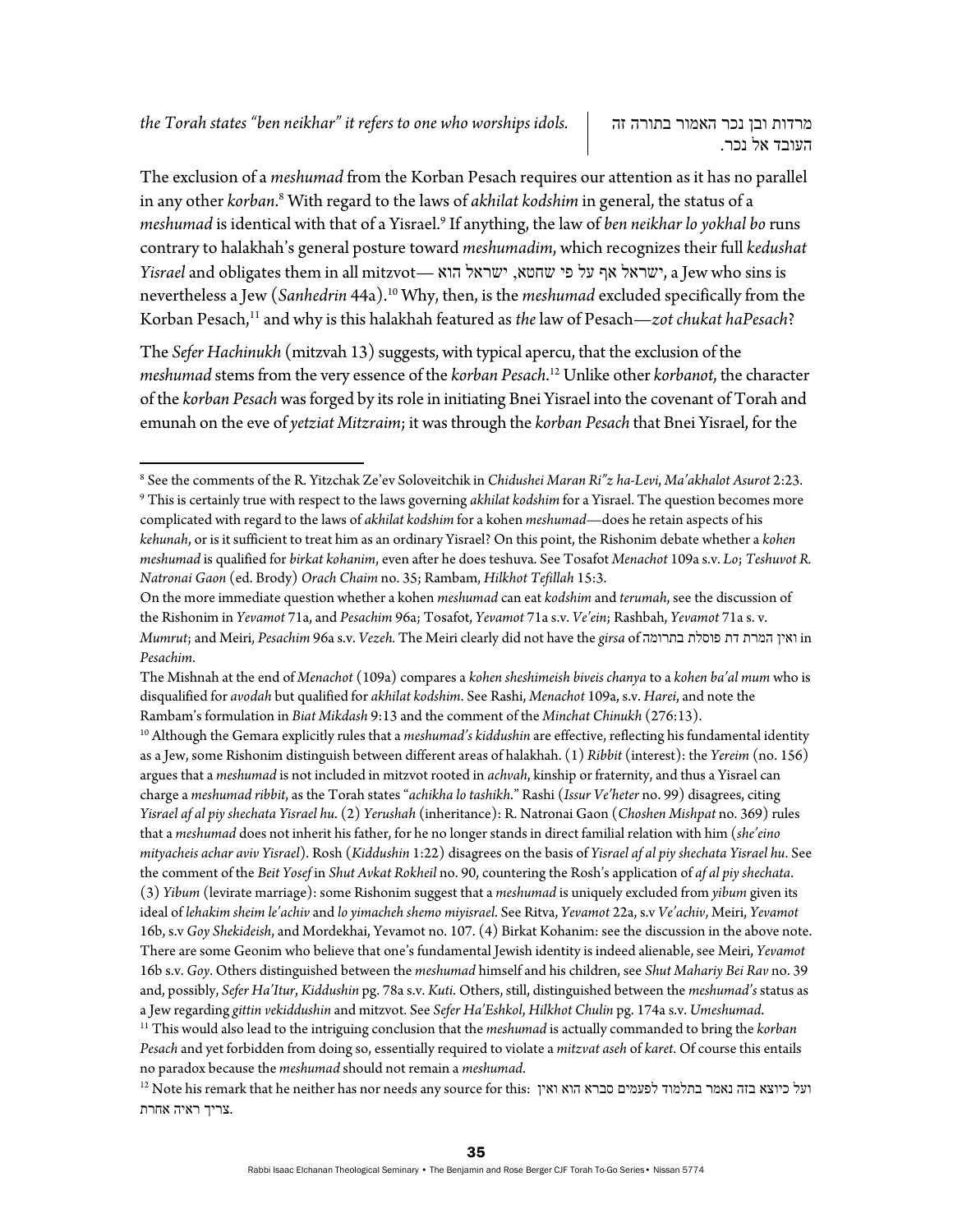very first time as a nation, demonstrated their commitment and faith in Hashem, *ad sheyishchitu eloheihem le'eineihem* (they slaughtered the gods of the Egyptians in front of their eyes):

*The root of this mitzvah is what was written regarding the mitzvah of slaughtering, which is to remember the miracles of Egypt, and for this reason, it is proper that an apostate should not eat it, because we do this as a sign and remembrance that at that time we came under the wings of the Divine presence and we entered into the covenant of Torah and faith, and [therefore] it is not proper to give [the apostate] who represents the opposite view by excluding himself from the people and denying faith to eat from [the korban Pesach].*  **Sefer Hachinukh mitzvah 13** 

משרשי מצוה זו, מה שכתוב בשחיטתו, לזכר ניסי מצרים, ועל כן ראוי שלא יאכל בו משומד, אחר שאנו עושין אותו לאות ולזכרון שבאנו באותו הזמן לחסות תחת כנפי השכינה ונכנסנו בברית התורה והאמונה, אין ראוי שנאכיל ממנו למי שהוא הפך מזה שיצא מן הכלל וכפר באמונה. **ספר החינוך מצוה יג**

Given the character of the *korban Pesach* as the expression of that *brit ha-Torah veha'emunah*, to then include a *meshumad,* who rebuts the core of Jewish values and repudiates the covenant of Torah and mitzvot, would be to undermine its very character. He who denies the values embodied in the *korban Pesach* cannot partake in its consumption. Thus, it is the *korban Pesach*—and *only* the *korban Pesach*—that proscribes the *meshumad's* participation.

To better understand the character of the *korban Pesach* and its special exclusion of the *meshumad*, we must turn to analyze the nature of the mitzvah of *kol ben neikhar lo yokhal bo*. The straightforward reading of the pasuk suggests that the mitzvah is incumbent upon the *meshumad*: the Torah addresses him directly and forbids him from ingesting the *korban Pesach*. This indeed is the ruling of the *Sefer Mitzvot Gadol* (*lav* no. 353), who codified the *lav* as "*shelo yokhal meshumad baPesach*, an apostate should not eat the *korban Pesach*."13

However, the Rambam, both in *Sefer Hamitzvot* (*lav* no. 128) and *Yad Hachazakah* (9:7), abandons this straightforward interpretation and formulates the mitzvah as directed to the Yisrael,14 prohibiting *him* from serving the Pesach to a *meshumad*:

*The 128th mitzvah prohibits us from feeding the korban Pesach to a Jew who became an apostate.*  לישראל שנשתמד.

והמצוה הקכ"ח היא שהזהירנו מהאכיל הפסח

The novelty of the Rambam's position is twofold. First, the Rambam maintains that the injunction of *ben neikhar* falls on the Yisrael, contrary to the straightforward implication of the pasuk. Indeed, the *Minchat Chinukh* (13:3) is so astonished by the Rambam's position that he concludes that the Rambam must be working off some source unbeknownst to us: מצא ודאי אך .הר"ם דין זה באיזה מקום ואנחנו לא נדע 15 Second, according to the Rambam, the mitzvah of *ben*

<sup>13</sup> See the Rambam's similar formulation in his *Koteret* to *Hilkhot Korban Pesach* no. 9, in contrast to the position of the Rambam discussed below. See below, note 12, for a possible resolution.<br><sup>14</sup> Yisrael throughout this article is meant to denominate a devout Yisrael, in contradistinction to a *meshumad*.

Technically, given the stance of *Yisrael af al piy shechata Yisrael hu*, the term creates an inaccurate contrast. It would be more precise, though less economical, to preface every 'Yisrael' with 'a devout.'

<sup>15</sup> The *Kesef Mishneh* (*Korban Pesach* 9:6) suggests that the Rambam felt it inconceivable that the Torah would direct itself to *meshumadim* who deny its authority, and so it could only be addressing a Yisrael. (See the *Meshekh Chokhmah's* parallel comment with respect to gentiles, cited above, note 2.) This, however, is an extremely difficult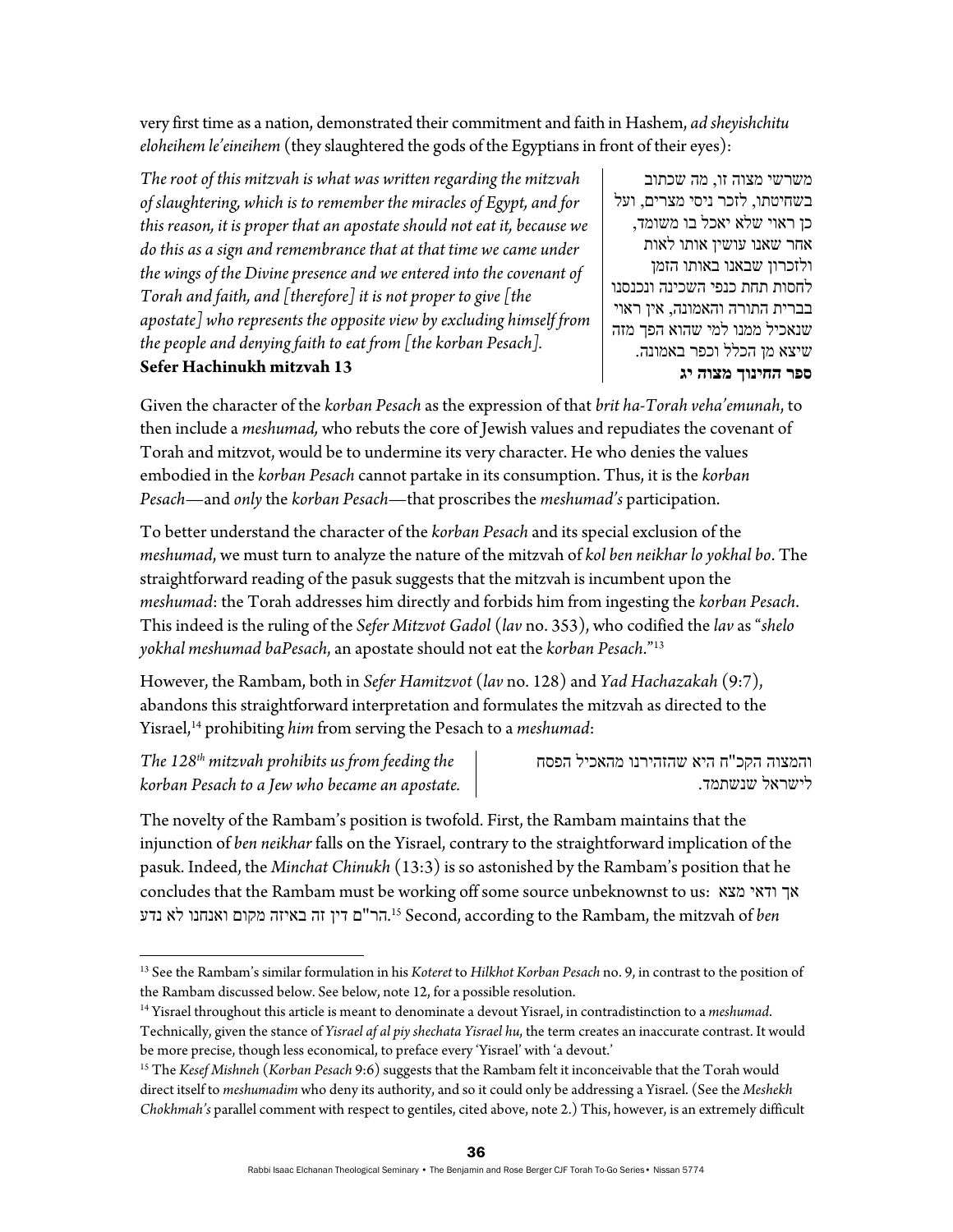*neikhar* does not apply *at all* to the *meshumad* himself; no injunction prohibits a *meshumad* from eating the *korban Pesach,* only for a Yisrael to serve him. This ruling perturbed the *Minchat Chinukh* so deeply that he refused to acknowledge it as the Rambam's authentic position; after all, contends the *Minchat Chinukh*, if the *meshumad* himself is not prohibited from eating the Pesach, what sense does it make for the Torah to prohibit a Yisrael from serving him? Instead, the *Minchat Chinukh* maintains, what the Rambam really holds is that since the Yisrael is prohibited from feeding the *meshumad* then, *a fortiori,* the *meshumad* himself must be prohibited from consuming it. The prohibition on the Yisrael is only sensible given the antecedent, unstated prohibition on the *meshumad*. The latter prohibition is so readily deducible from the former that the Rambam felt it unnecessary, and unworthy, of mention.

This argument of the *Minchat Chinukh*, though lucid and clever, is hardly satisfactory. The Rambam's crisp language, both in *Yad Hachazakah* and *Sefer Hamitzvot*, is distinctly unambiguous that the mitzvah falls exclusively on the Yisrael, and it is difficult to contend that the Rambam meant the contrary of what he wrote.<sup>16</sup> Why, then, did the Rambam abandon the straightforward meaning of the pasuk, and what motivated his novel interpretation of *ben neikhar*? To answer these questions, let us turn to another anomaly in the Rambam's codification of *kol ben neikhar lo yokhal bo*.

In *HilkhotKorban Pesach* (9:7) the Rambam rules that there is no punishment of *malkot,* lashes, for the violation of *ben neikhar*, but offers no explanation why. The *Kesef Mishnah* (s.v. *U*-*ven Neikhar*) suggests that only prohibitions stated explicitly in the Torah are punishable with *malkot*, not those derived from *derashot*. Since the wording of the pasuk never explicitly refers to the Yisrael serving the *meshumad*—the pasuk says *lo yokhal* (do not eat) and the Rambam reinterprets it as *lo ya'akhil* (do not serve)—transgression of the *lav* cannot be penalized by *malkot*. 17 The Meiri (*Yevamot* 71a, s.v. *Ben Neikhar*) and the *Sefer Hachinukh* (no. 13), however, offer a different rationale. They adduce the general principle of *ein lokin al lav sh'ein bo ma'aseh,* only action-oriented transgressions incur *malkot.* As *ben neikhar* is not action oriented, *malkot* are not warranted. But this line of reasoning is truly astonishing. If the prohibition of *ben neikhar* involves the act of serving the *meshumad*, in what sense is it not an action oriented  $lav$ ; is not serving itself an action?<sup>18</sup>

<u> 1989 - Johann Stoff, amerikansk politiker (d. 1989)</u>

argument to accept. As the *Minchat Chinukh* notes, since the *meshumad* has the status of a Jew and is commanded in all mitzvot, should he want to do teshuva, he would be obligated to receive *malkot* for his violation. Regardless of whether he will listen to the commandment while he is a *meshumad*, the Torah should have to mention that he is liable for such a transgression should he ever want to return to the Jewish community. 16 Although, we can reconcile the *Minchat Chinukh's* contention with the Rambam by maintaining that the

*meshumad* violates *ben neikhar*, not on account of eating the Pesach, but for serving it to a *meshumad*, i.e. himself. Since he retains his status as a Yisrael- הוא ישראל שחטא פי על אף ישראל- he is obligated to not serve a *meshumad*. He violates *betorat ma'akhil* and not *betorat okheil*. 17 The suggestion of the *Kesef Mishneh* has to be assessed against other instances where there is *malkot* even though the

prohibition is not explicit in the Torah. See the *Priy Megadim's* discussion in *Orach Chaim*, *Mishbitzot Zahav* 343:1; see the Rambam's own ruling in *Hilkhot Kelaim* 10:31, regarding *malbish et chavero kilaim*, and the *Kesef Mishneh's* comments there (s.v. *Hamalbish*) which seem to contradict his comments in *Hilkhot Korban Pesach*; see as well the Rambam's ruling in *Aveilut* 3:5 and the *Lechem Mishneh's* comments there. In both of these instances the Rambam rules that there is malkot, even though the prohibition is not explicated in the Torah. See the Minchat Chinukh 13:7.<br><sup>18</sup> Mahariy Kurkus (*Korban Pesach 9:7 s.v. U'mikol Makom*) was similarly troubled by this question, pr suggestion that since there are scenarios where the *meshumad* may not actually eat the Pesach and hence no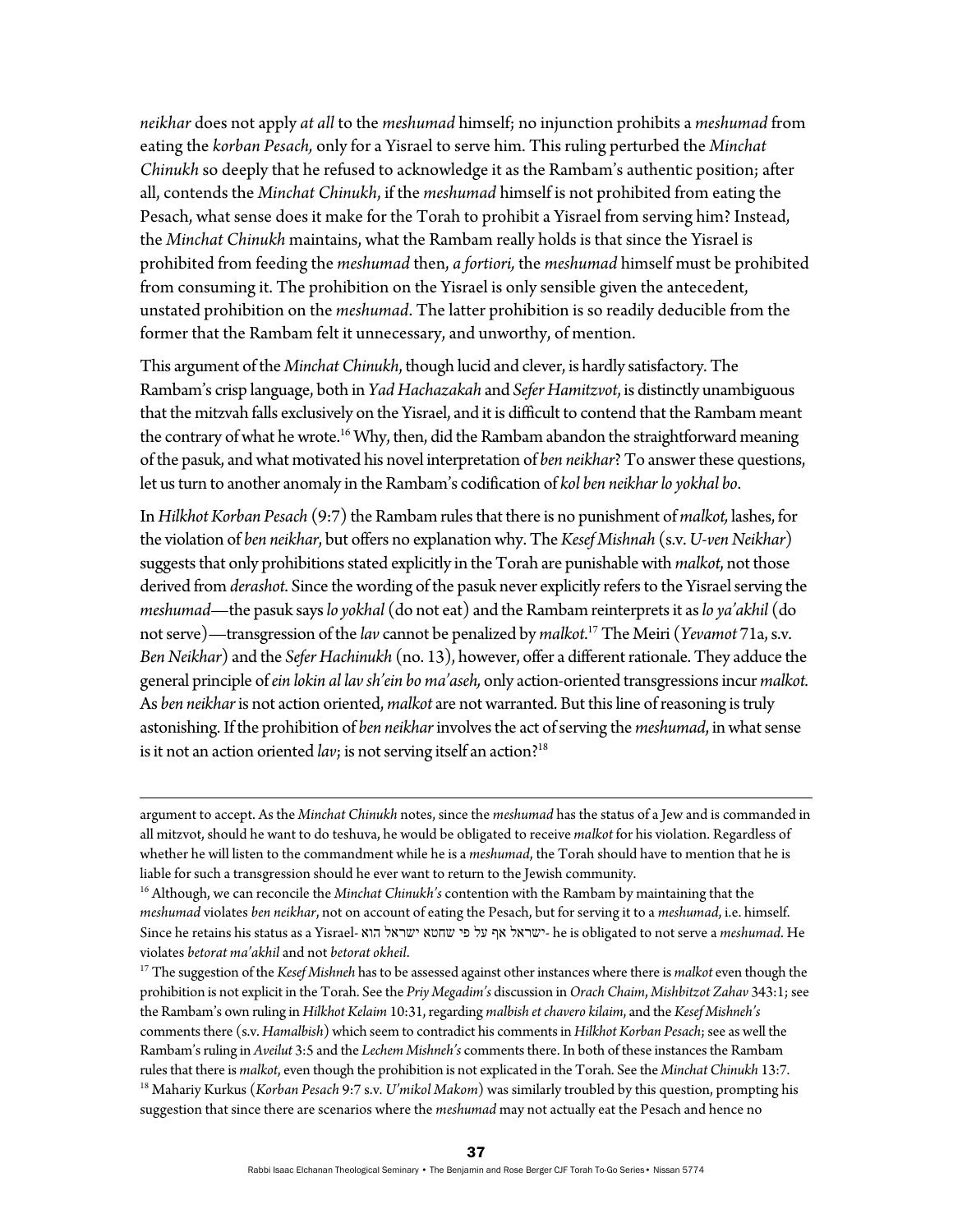The answer lies in how the mitzvah of *ben neikhar* frames the character of the *korban Pesach*. Through obligating a Yisrael to exclude a *meshumad*, the Torah accents the themes of faith and commitment as the essence of the *korban Pesach*; part of a Yisrael's mitzvah of *achilat haPesach* is his cognizance of its character, which the Torah incorporates through the mitzvah of *ben neikhar.* The crux of the *lav* of ben neikhar lies not in the act of serving the *meshumad*, but in how his participation would cast a shadow over the themes of the Pesach. Though technically the *lav* is transgressed via an act, the act *per se* is not the violation, and therefore does not constitute a *lav she'yeish bo ma'aseh*; the violation is the subversion of the motif of the Pesach. Thus, the Torah felicitously singles out *kol ben neikhar lo yochal bo* as *the* law of the Pesach –*zot chukat haPesach*for it is the exclusion of the *meshumad* which frames the essential theme of the *korban Pesach*. 19

Why the Rambam abandoned the straightforward interpretation of the pasuk is now readily apparent. The mitzvah of *ben neikhar* could have been interpreted in one of two ways: either as *ma'akhalot asurot*, a prohibited food substance to the *meshumad*, like *treif* food to a Yisrael, or as a *kiyum*, a component, in the mitzvah of *akhilat korban Pesach*. If the *korban Pesach* was *ma'akhalot asurot* to the *meshumad,* then it would be a *lav sheyeish bo ma'aseh* and warrant *malkot*, as the transgression would be immanent in the act of consumption. Moreover, it would be nonsensical for the prohibition to fall exclusively on the Yisrael, as indeed the *Minchat Chinukh* contended. But the Rambam understood that the *korban Pesach* is not *ma'akhalot asurot* to the *meshumad*, as is evident from his ruling on malkot. Therefore, *ben neikhar* must be a *kiyum* in the mitzvah of *akhilat Korban Pesach*; the Yisrael's obligation to exclude a *meshumad* brings the theme of the *korban Pesach* into focus as a necessary component of his mitzvah of *akhilah*. Consequently, the mitzvah of *ben neikhar* is incumbent upon the Yisrael—and *only* on the Yisrael.

If this indeed is the Rambam's position, we must reassess another contention of the *Minchat Chinukh*. According to R. Avahu's view in *Pesachim* (21b), any food substance prohibited for consumption—any *ma'akhalot asurot*—formulated in the Torah as "*lo yokhal*," "*lo tokhal*" or "*lo tokhlu,*" is accompanied by an attendant *issur hana'ah*, prohibiting any derivative benefit from the substance. On this basis, the *Minchat Chinukh* (13:6) argues that, since the *lav* of *ben neikhar* is formulated as *lo yokhal*, the *meshumad* is prohibited from both eating and deriving any benefit from the Pesach. However, in light of our analysis of the Rambam's position on *ben neikhar*, this would not be the case. For according to the Rambam, the *korban Pesach* is not *ma'akhalot asurot*

<u> 1989 - Johann Stoff, amerikansk politiker (d. 1989)</u>

violation of *ben neikhar*, the handing over of the meat itself cannot constitute a *ma'aseh aveirah.* The *Minchat Chinukh* (13:9), however, finds this line of reasoning flawed, since it leaves unanswered the case where the Yisrael actually feeds the *meshumad* by placing the meat directly in his mouth—*tachav lo bibeis habeliah*.

The Mabit in *Kiryat Sefer* (*Hilkhot Korban Pesach* 9) clearly didn't accept any of these approaches, as he in fact ruled that there is *malkot* for violating *ben neikhar*. 19 For a similar example see the Rambam's ruling in *Hilkhot Gezeilah* 1:9 של וכליו ביתו או אמתו או עבדו החומד כל

חבירו או כל דבר שאפשר לו שיקנהו ממנו והכביד עליו ברעים והפציר בו עד שלקחו ממנו ... ואין לוקין על לאו זה מפני שאין בו שחמד החפץ שיקח עד זה בלאו עובר ואינו ,מעשה—Anyone who covets the servant, maidservant, house or utensils of one's friend or any other item that can be acquired and makes that friend uncomfortable by using pressure to procure the item from him … one does not receive lashes for this prohibition because there is no action. One does not violate the prohibition until one has procured the item that one coveted. The Rambam writes that *lo tachmod* is a *lav she'ein bo ma'aseh* and, in the very same breath, that an action is necessary to violate it. While it needs an action, the crux of the *issur* is not inherent to the action. See my treatment of *Lo Tachmod* in *Beit Yitzchak* vol. 19.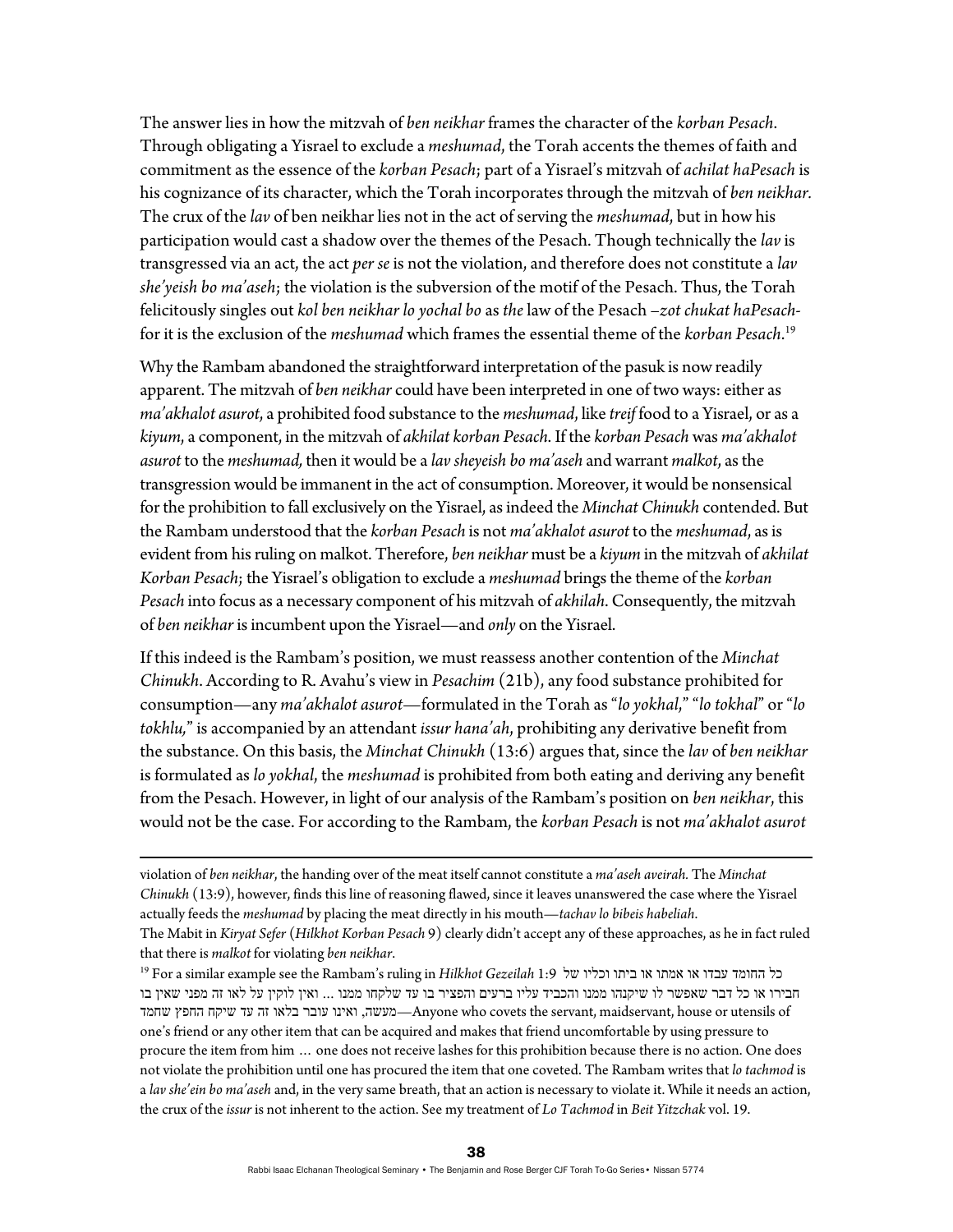to the *meshumad*. The *meshumad's* exclusion is, instead, a dimension of the Yisrael's mitzvah of *akhilat korban Pesach*, framing the Yisrael's obligation and the Yisrael's fulfillment. Since the *korban Pesach* never attains the status of *ma'akhalot asurot*, there is no place for an accompanying *issur hana'ah*. Consequently, it would be permissible for a Yisrael to allow a *meshumad* to derive *hana'ah* from the Pesach.<sup>20</sup>

This special character of the *korban Pesach*, discerned through the halakhah of *kol ben neikhar lo yokhal bo*, is affirmed, and buttressed, by the Rambam's treatment of the *psul arel li-Pesach*, the disqualification of the uncircumcised from the *korban Pesach.* For other disqualifications, such as the *onein*, someone whose relative died but has yet to be buried, the Rambam (no. 151) codifies one broad mitzvah, encompassing all of *kodshim* (sacrifices); he did not feel it necessary to count a separate mitzvah of *psul onein* for the *korban Pesach*, as it would be redundant to do so. And yet, as R. Yitzchak Ze'ev Soloveitchik notes (*Ma'akhalot Asurot* 2:23), with respect to the disqualification of *arel,* the Rambam counts a special *lav* for the *korban Pesach* (no. 127) in addition to the general *lav* for all *kodshim* (no. 135).<sup>21</sup>

Why did the Rambam count a special *lav* for *arel li-Pesach* and not for *aninut li-Pesach*; why not subsume the *psul arel li-Pesach* within the *lav* of *arel li-kodshim*, as he did for *aninut*? The answer lies, yet again, in the special character of the *korban Pesach*. In addition to its status as a regular *korban*, 22 the *korban Pesach* has the distinction of marking Bnei Yisrael's embrace of the covenant of Torah and mitzvot; what a *brit milah* marks for the individual—*lehakhniso lebrito shel Avraham Avinu* (entering into the covenant of Avraham)—the *korban Pesach* marks for the *tzibur*. As such, the *kedushat Yisrael* of an individual, the *brit milah*, becomes a *sine qua non* for the *korban* that celebrates the *kedushat Yisrael* of the nation; an *arel*, therefore, cannot participate in the *korban Pesach*. Unlike the *psul onein*, which is a disqualification invariable to all the *kodshim*, the *psul arel* is uniquely at variance with the *korban Pesach* and fundamentally in tension with its inherent character, aptly warranting a *lav* of its own.23

That the *korban Pesach* on the communal plane mirrors the *brit milah* on the individual plane is manifest in the suggestion of the *Mekhilta*:

*[The verse states] "If a convert shall live in your midst and offers a Pesach offering to Hashem," I might think that as soon as someone converts, he offers a Pesach sacrifice immediately, therefore the verse states, "he shall* 

וכי יגור אתך גר ועשה פסח לה', שומע אני כיון שנתגייר יעשה פסח מיד ת"ל והיה

<sup>&</sup>lt;sup>20</sup> It goes without saying that it would be permissible for the *meshumad* himself to derive benefit.<br><sup>21</sup> See also the Rambam's formulation in *Peirush Hamishnayot, Yevamot 8*:1. His language there assumes that the disqualification of *arel* for *korban Pesach* is distinct from the general disqualification for *kodshim* and *terumah*.<br><sup>22</sup> See our discussion below whether this formulation isn't too imprecise, as the *korban Pesach*

generic *sheim korban* at all*.* 

<sup>23</sup> This would explain many of the the subtle indications that the *korban Pesach*, though owned and brought as a *korban yachid*, has elements of a *korban tzibur*, since the motif of the Pesach is the *tzibur's* embrace of the *brit Torah uMitzvot.* See, for example, the Gemara in *Zevachim* (13a), that the *korban Pesach* is considered *yeshnah betzibur*, and the special halakhah that it must be brought *bikenufya*, in a group (*Yoma* 51a). *Tosafot Harosh* (*Shabbat* 4a s.v.*Vechi*) contends that the *korban Pesach* has the status of *aseh derabim* with respect to the halakha of *chatei kidei sheyizkeh chaverkha*. See, as well, the Rambam's classification of the *korban Pesach* in a class of its own as a *korban yachid ki'ein tzibur* (*Peirush Hamishnayot*, Introduction to Kodshim, s.v. *Ve-hasug Harevi'i*).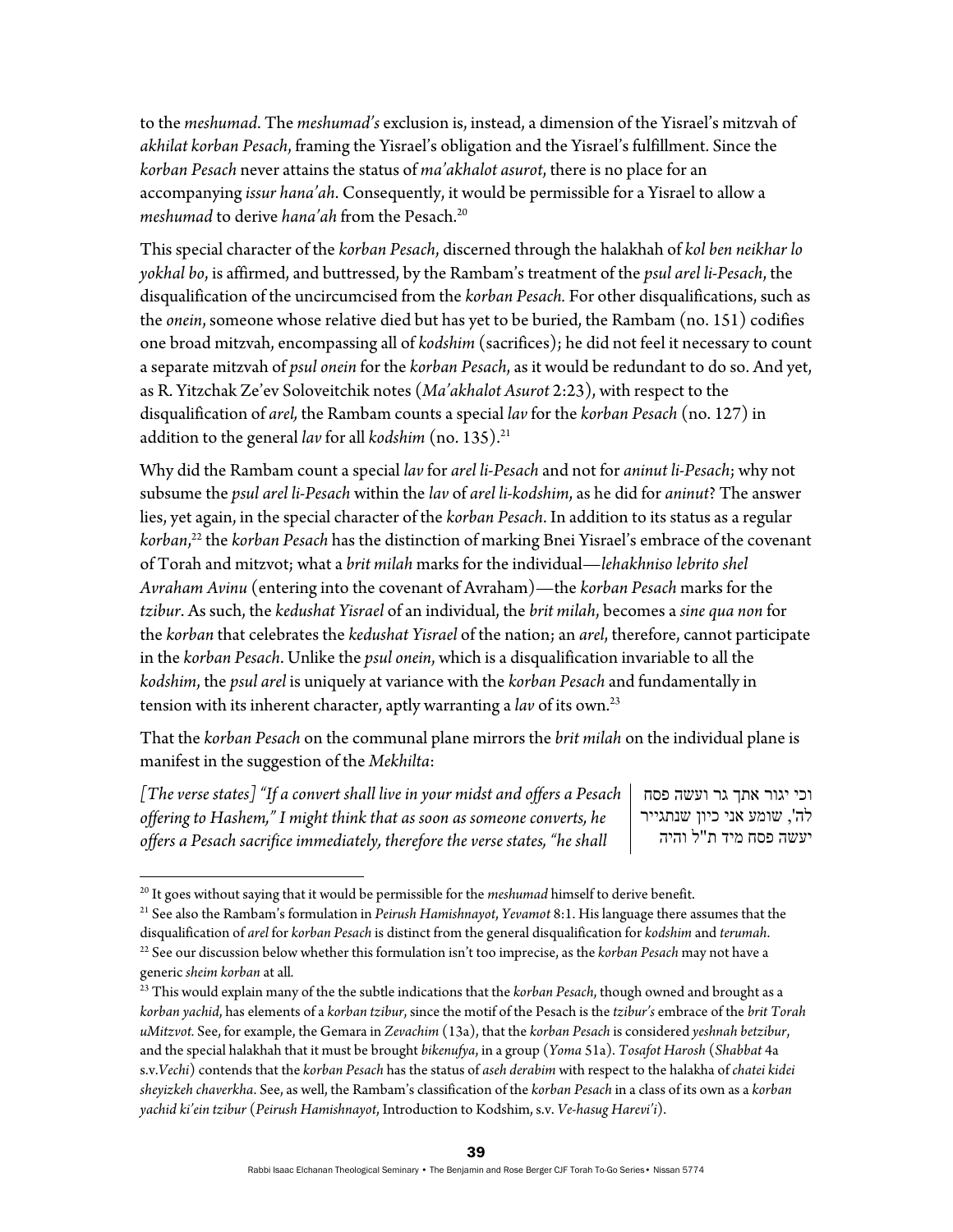*be like a resident of the land." Just as a resident [offers the sacrifice] on the fourteenth, so too, a convert [offers the sacrifice] on the fourteenth.*  **Mekhilta, Bo Parsha 15** 

כאזרח הארץ מה אזרח בי"ד אף גר בי"ד. **מכילתא, בא, פרשה טו**

According to the suggestion of the *Mekhilta*, a *ger* must bring a *korban Pesach* as an essential component of his conversion process.24 What has the *korban Pesach* to do with conversion? Latent in the Mekhilta's reasoning is the notion that the *korban Pesach*, like *milah*, is an essential *rites de passage* for entering the *brit* of Torah and mitzvot, not just for Bnei Yisrael on the eve of *yetziat Mitzraim* but for all generations. Surely it is no coincidence that the only two *mitzvot aseh sheyeish bahem kareit* (positive commandments that are punishable by being cut off) are the *brit milah* and the *korban Pesach*. As the Midrash put it, it was in the merit of these two *damim*, *dam Pesach and dam milah*, that Bnei Yisrael were redeemed from Egypt:

*What did the Holy One Blessed be He see to protect [the Jewish people] with blood? In order to remind them of the blood of the circumcision of Avraham. The Jewish people were saved from Egypt with two bloods, the blood of the korban Pesach and the blood of circumcision as it states "And I say to you, in your blood, you will live, in your blood, you will live," the blood of the korban Pesach and the blood of circumcision.* 

מה ראה הקב"ה להגן עליהם בדם כדי לזכור להם דם מילת אברהם, ובב' דמים ניצולו ישראל ממצרים בדם פסח ובדם מילה, שנא' (יחזקאל טז) ואומר לך בדמיך חיי ואומר לך בדמיך חיי, בדם פסח ובדם מילה. **שמות רבה יז**

## **Shemot Rabah 17**

This intrinsic relationship between the *korban Pesach* and *brit milah* also lies at the heart of an otherwise perplexing commentary of the *Targum Yonatan* (Shemot 12:13):

*The blood of the korban Pesach and circumcision will be combined for you to place on the homes that you dwell in and I will see the merit of the blood and have mercy on you and the Angel of Death will not harm you, as I have given him permission to kill in the Land of Egypt.* 

ויהי דם נכסת פסחא וגזרת מהולתא מערב לכון למעבד מניה את על בתיא דאתון שרין תמן ואחמי ית זכות דמא ואיחוס עליכון ולא ישלוט בכון מלאך מותא דאתיהב ליה רשותא למחבלא במקטלי בארעא דמצרים.

According to the *Targum*, Bnei Yisrael were commanded to mix the blood of the *milah* with the blood of the *korban Pesach* and spread the mixture on the *mashkof* and *mezuzot*. While the symbolism of mixing the *dam milah* with the *dam Pesach* speaks for itself, it poses somewhat of a halakhic challenge. As R. Yechiel Mikhel Feinstein notes (*Chidushei haGrim*, Shemot 12:13), the position of the Chakhamim in the Gemara, *Zevachim* (77b; Rambam *Psulei Hamukdashim* 2:22) is "*dam mevateil dam*": if foreign *dam* mixes with the *dam* of a *korban*, the *dam hakorban* is disqualified and unfit for sprinkling on the *Mizbe'ach*. How, then, could Bnei Yisrael have mixed the *dam korban Pesach* together with the *dam milah*? If, however, the *dam milah* and *dam korban Pesach* constitute a single, unified theme, one integrated *kiyum*, the question dissipates; rather than interfering destructively with one another—*mevateil ze et zeh*—the *dam milah* and *korban Pesach* are harmonized in constructive consonance, like the crest of one wave riding atop another.

<sup>&</sup>lt;sup>24</sup> Even according to the conclusion of the *Mekhilta*—that a convert only brings the Pesach on the 14<sup>th</sup> of Nisan the implication is that it is still a component of his conversion process.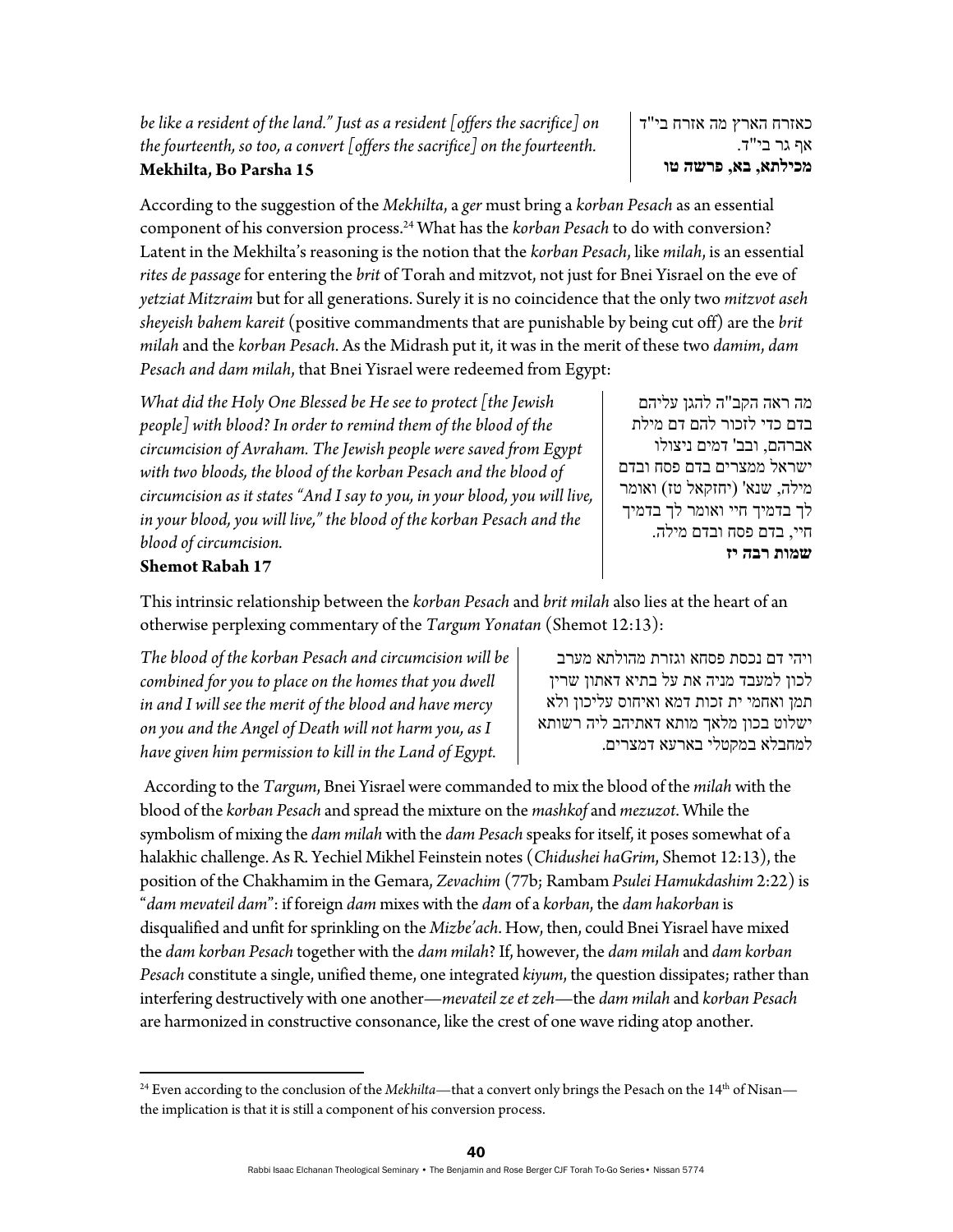The distinctive nature of the *korban Pesach* is evident in the laws of *machshavah shelo lishmah bikodshim*, invalidating intentions during the sacrifice of *korbanot*. As the first Mishnah in *Zevachim* states (2a), when a *korban* is brought *shelo lishamah*, with the intention of bringing it as a different *korban*, the halakha renders it *kasher velo alah leba'alim lesheim chovah,* the *korban* is valid and fit for consumption, but the owner does not fulfill his obligation; he is required to bring another one in its stead. Only two exceptions break this rule: the *korban chatat* and *korban Pesach*; a *machshavah shelo lishmah* renders them entirely invalid. Why are the *chatat* and Pesach singled out? Whereas the rationale for *chatat* is readily discernible— its identity is inextricably intertwined with the sin for which it comes to atone, and thus, the moment it loses its ability to be *mekhapeir*, it loses its status as a *korban*—the rational for the *Pesach shelo lishmah* is not at all apparent.25

While the Pesach and *chatat* share the same *psul shelo lishmah,* the Rambam introduces a subtle and telling distinction. A *chatat* is invalid only if it is slaughtered with the intention for it to be a different *korban* (for example, *chatat lesheim shlamim*); if, however, it is slaughtered with the intention of *chulin*, of bringing a non-*hekdesh* animal, the *chatat* remains kosher.26 Yet, when it comes to the *korban Pesach* (*Psulei Hamukdashim* 15:11), the Rambam rules, without any source in the Gemara, that even the intention of *chulin* renders it *pasul*. 27 The *korban Pesach* emerges, then, as more sensitive to *machshavah shelo lishmah* than the *chatat*. What accounts for this discrepancy?28

The Meiri in *Pesachim* (59b s.v. *Hashelishit*) suggests, albeit a bit cryptically, that the Rambam's source lies in the Torah's characterization of Pesach as "*Pesach L'Hashem*." While the Meiri doesn't elaborate, what he had in mind, perhaps, is that the *korban Pesach* is in a class of its own. Whereas every other *korban* has two *sheimos,* two dimensions, a generic status as a *korban* and a particular designation, the *korban Pesach* is defined exclusively by its particular designation as *Pesach L'Hashem*. Therefore, when a *korban* is brought *shelo lishmah*, although it can no longer count for its particular *sheim*, it can default onto its generic status as a *korban* and will be *kasher velo alah leba'alim lesheim chovah*. The *korban Pesach*, however, has no generic *sheim korban* to fall back upon; it is either a Pesach or nothing at all.

This special status of the *korban Pesach* is implicit in the Torah's presentation of *korbanot*: Every other *korban* is articulated in Sefer Vayikra, where the Torah delineates the general laws of *korbanot*—but not the Pesach; it has the distinction of being a *korban* of Sefer Shemot, independent and distinct from the general category of *korbanot*. Consequently, the Pesach has no generic *sheim korban* to default upon, and thus, even *machshavah lesheim chulin* renders it entirely *pasul*.

The uniqueness of the *korban Pesach* may account for another intriguing halakhah. The Mishnah in *Pesachim* (50a) records a prohibition against doing *melachah* on Erev Pesach after *chatzot* (midday). The Gemara there (50b) observes that this halakhah of Erev Pesach is distinct from, and more severe than, the general prohibition of *melachah* on Erev Shabbat and other holidays.

<sup>&</sup>lt;sup>25</sup> See Tosafot, Nazir 28b s.v. Kivsei.

<sup>&</sup>lt;sup>26</sup> See the Rambam's formulation in *Psulei Hamukdashim* 15:4.<br><sup>27</sup> See *Kesef Mishneh* and *Mishneh Limelech, Psulei haMukdashim* 15:11 s.v. *haPesach.*<br><sup>28</sup> See the suggestion of the *Or Sameach, Psulei haMukdashim* 15: with *chulin*, as its focus is on the *akhilah*.